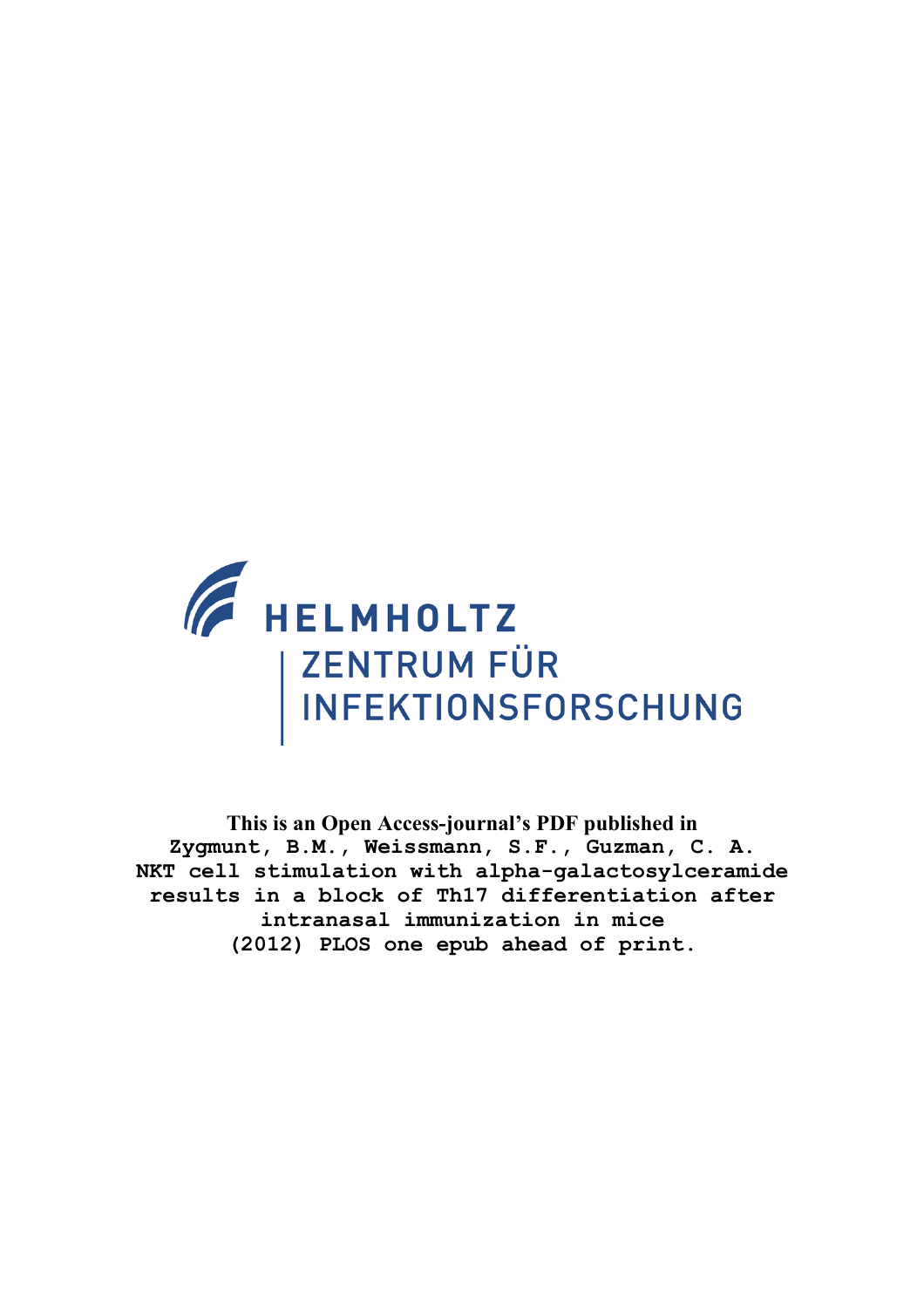# NKT Cell Stimulation with  $\alpha$ -Galactosylceramide Results in a Block of Th17 Differentiation after Intranasal Immunization in Mice

# Beata M. Zygmunt $^{*\pi}$ , Sebastian F. Weissmann, Carlos A. Guzman $^*$

Department of Vaccinology and Applied Microbiology, Helmholtz Centre for Infection Research, Braunschweig, Germany

## Abstract

In a previous study we demonstrated that intranasal (i.n.) vaccination promotes a Th17 biased immune response. Here, we show that co-administration of a pegylated derivative of  $\alpha$ -galactosylceramide ( $\alpha$ GCPEG) with an antigen, even in the presence of Th17-polarizing compounds, results in a strong blocking of Th17 differentiation. Additional studies demonstrated that this phenomenon is specifically dependent on soluble factors, like IL-4 and IFN $\gamma$ , which are produced by NKT cells. Even NK1.1 negative NKT cells, which by themselves produce IL-17A, are able to block Th17 differentiation. It follows that the use of aGCPEG as adjuvant would enable to tailor Th17 responses, according to the specific clinical needs. This knowledge expands our understanding of the role played by NKT cells in overall control of the cytokine microenvironment, as well as in the overall shaping of adaptive immune responses.

Citation: Zygmunt BM, Weissmann SF, Guzman CA (2012) NKT Cell Stimulation with a-Galactosylceramide Results in a Block of Th17 Differentiation after Intranasal Immunization in Mice. PLoS ONE 7(1): e30382. doi:10.1371/journal.pone.0030382

Editor: Marco Idzko, University Hospital Freiburg, Germany

Received May 27, 2011; Accepted December 19, 2011; Published January 26, 2012

Copyright: © 2012 Zygmunt et al. This is an open-access article distributed under the terms of the Creative Commons Attribution License, which permits unrestricted use, distribution, and reproduction in any medium, provided the original author and source are credited.

Funding: This work was in part supported by the Marie Curie Early Stage Training of the European Community's Sixth Framework Programme under the contract number MEST-2004-504990, the European Commission under the project PANFLUVAC (contract No. 044115), the Excellence Cluster ''From Regenerative Biology to Reconstructive Therapy'' by the German Research Foundation (EXC 62/1), and the Indo-German Science Centre for Infectious Diseases (IG-SCID TwinPro-03). The funders had no role in study design, data collection and analysis, decision to publish, or preparation of the manuscript.

Competing Interests: The authors have read the journal's policy and have the following conflicts of interest: Carlos A. Guzman is inventor in a pending patent for the usage of aGCPEG held by the Helmholtz Centre for Infection Research (EPA05022771.9; PCT/EP2006010086). This does not alter the authors' adherence to all the PLoS ONE policies on sharing data and materials.

\* E-mail: beata.zygmunt@bbsrc.ac.uk (BMZ); carlos.guzman@helmholtz-hzi.de (CAG)

¤ Current address: Babraham Institute, Babraham Research Campus, Cambridge, United Kingdom

# Introduction

Natural Killer T (NKT) cells are a unique cell population, which shares the features of cells from the adaptive and innate immune systems [1,2]. Like T cells, they express on their surface a T cell receptor (TCR). However, the restriction of antigenic specificity by this TCR makes them more similar to cells belonging to the innate immune system. The most studied NKT cell subpopulation in mice, invariant NKT (iNKT) cells, express an invariant TCR encoded by V $\alpha$ 14 rearranged to J $\alpha$ 18, paired with  $\beta$  chains with limited heterogeneity [1,2]. These cells recognize exogenous and endogenous lipids presented on the CD1d molecule. After recognition of an antigen, NKT cells rapidly produce different cytokines (e.g. IL-4 and IFN $\gamma$ ), thereby becoming potent regulators of the immune response [1,2]. It was shown that activation of this cell subset leads to Th2 biased immune response [3]. This Th2 bias was demonstrated to play a role in the protection from experimental autoimmune encephalomyelitis (EAE) conferred by NKT cells [4,5]. This autoimmune disease was considered until recently to be mediated by Th1 cells. However, the discovery of a new Th lineage, the Th17, brought new light on our understanding of the underlying mechanisms for this pathological condition. Currently, it is broadly accepted that Th17 cells, characterized by expression of IL-17A, are responsible for the development of EAE and there are numerous studies showing that blockage of the Th17 immune response leads to prevention of EAE development [6]. These results provided indirect evidence suggesting that NKT cells may be responsible for blockage of Th17 immune responses, as recent studies seems to further support [7]. NKT cells were also shown to regulate experimental autoimmune uveitis, through inhibition of Th17 differentiation [8].

However, it remains to be established if these properties of NKT cells can be exploited for medical applications and to which extent. On the other hand, the fact that NKT cells contribute to block Th17 differentiation seems especially intriguing, particularly taking under account that a NK1.1 negative subpopulation of NKT cells has been described, which secrete IL-17A upon stimulation [9,10,11]. One of the territories in which these cells are well-represented is the respiratory track, where the produced IL-17A is involved in airway neutrophilia.

One of the antigens recognized by iNKT cells is  $\alpha$ -galactosylceramide. This glycolipid exhibits potent adjuvant properties by inducing full maturation of dendritic cells (DC) in vivo in a NKT cell dependent way [12]. This molecule can be also exploited as mucosal adjuvant, leading to potent cellular and humoral immune responses when administered by intranasal (i.n.) route [13]. Previous work from our group led to the development of a pegylated derivative of  $\alpha$ -galactosylceramide ( $\alpha$ GCPEG), which shows improved physicochemical and biological properties [14].

In a previous study we showed that i.n. immunization leads to the specific stimulation of Th17 immune responses, and that this is an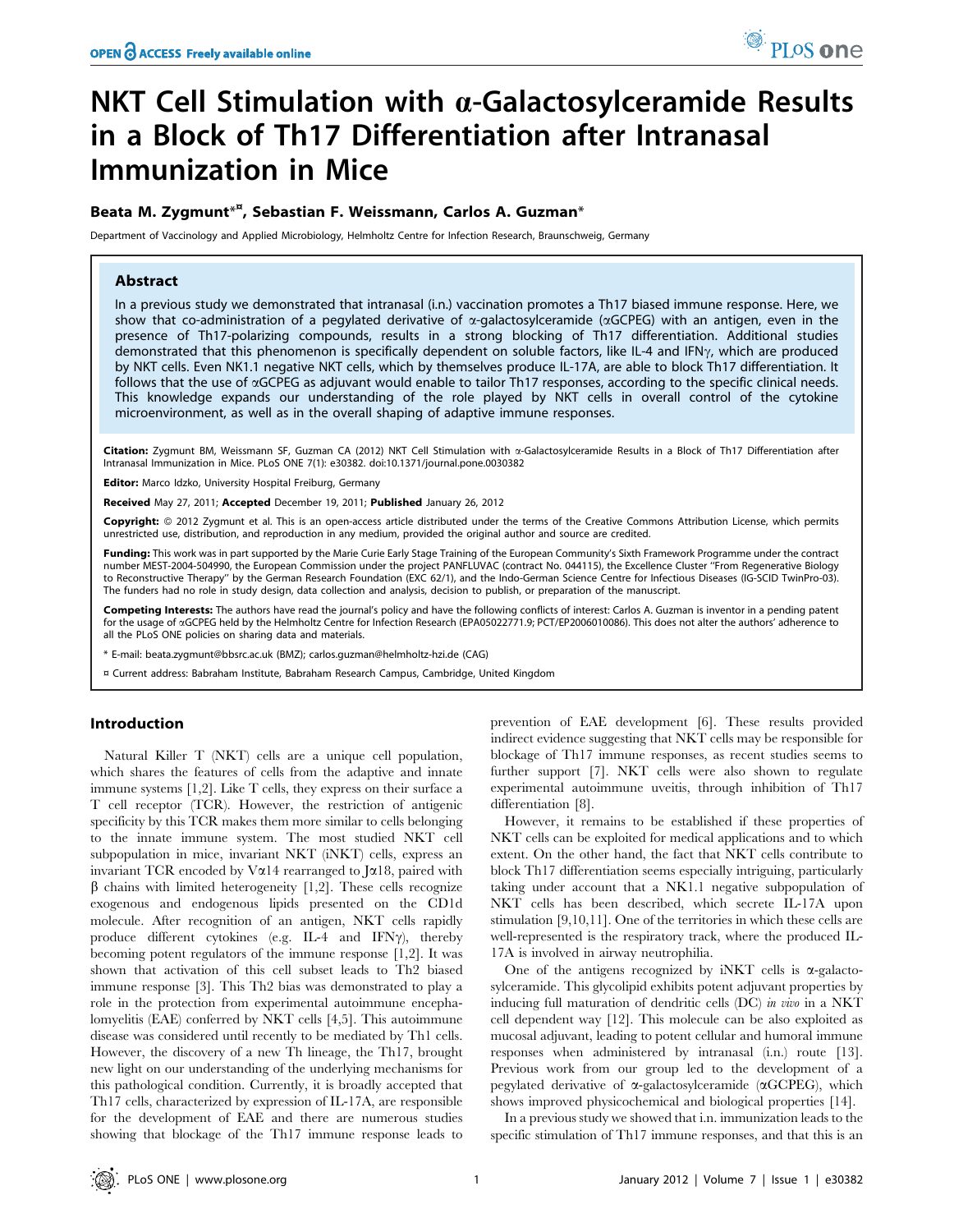intrinsic feature of this route of immunization independently of the adjuvant used [15]. Here, we demonstrate that co-administration of  $\alpha$ GCPEG with an antigen results in a blockage of Th17 differentiation after i.n. immunization, and that this phenomenon is dependent on NKT cells. Interestingly, also NK1.1 negative NKT cells, which by themselves produce IL-17A, can block Th17 differentiation. This inhibition is mediated by soluble factors, playing IL-4 and IFN $\gamma$  an important role in this process. Thus, our results provide the proof of concept for the usefulness of  $\alpha$ GCPEG to specifically prevent or block Th17 cells stimulation when administered as stand-by-itself vaccine adjuvant or in combination with other compounds, when dictated by the specific medical needs.

## Materials and Methods

## Mice

C57BL/6 mice were purchased from Harlan (Borchen, Germany) and were used at the age 8 to 16 weeks. The OT-II (expressing the OVA323–339/Ab-specific TCR) and  $\sqrt{281}$  knock out (KO) animals on C57BL/6 background were breed under specific pathogen free conditions at the Helmholtz Centre for Infection Research and the Max Planck Institute for Infection Biology animal facilities, respectively.

## Ethics Statement

This manuscript has not include any data generated using samples derived from humans or non-human primates. All animal experiments have been performed in accordance with institutional guidelines and have been approved by the local government (permission number 33.11.42502-04-017/08 and 33.11.42502-04- 104/07/2007 from the "Niedersächsisches Landesamt für Verbraucherschutz und Lebensmittelsicherheit'').

## Antibodies

The following antibodies have been used: anti-IL-17A-APC, anti-IL-17A-PE, anti-IL-17F-APC, anti-IL-22-PerCP-eF710, anti-CD4-PE-Cy7, anti-CD44-APC, anti-NK1.1-APC, anti-IL-4, anti-IL-10 and anti-IFN $\gamma$  from eBioscience; anti-CD62L-FITC, anti-CD8-PE, anti-B220-PE, anti-CD11c-PE, anti-CD11b-PE, anti-DX5-PE from BD Bioscience. The CD1d tetramer was purchased from Proimmune and loaded with aGCPEG.

## Immunization

The animals were immunized by i.n. route on day 0, 14 and 21 with 50 µg of ovalbumin (OVA; Sigma, purity grade VIII) alone or co-administered with either 5  $\mu$ g  $\alpha$ GCPEG, 10  $\mu$ g lipopolysaccharide (LPS), 1 µg S-[2,3-bispalmitoyiloxy-(2R)-propyl]-R-cysteinyl-amido-monomethoxy polyethylene glycol (bisBPPcysPEG), 10 μg cholera toxin B subunit (CTB), 200 μg Curdlan, 20 μg CpG,  $7.5 \mu$ g ISCOM, or  $2.5 \mu$ g cdiGMP. The animals were sacrificed on day 42. In experiments with  $J\alpha$ 281 KO mice, the animals were immunized on day 0 and 14 and sacrificed on day 34. Control animals received phosphate buffered saline (PBS).

## Cell isolation

In all the experiments mice were euthanized by  $CO<sub>2</sub>$  inhalation. Lymphoid organs were dissected and single-cell suspensions were obtained by mincing organs through a  $100 \mu m$  nylon mesh. Erythrocytes were lyzed by using the ACK buffer.

## Flow cytometry and cell sorting

Cells were stained with the antibodies and data acquisition was performed using a FACSCanto or FACSLSRII (BD Biosciences).

Data were analyzed using FACSDiva (BD Bioscience) and FlowJo (Tree Star, Ashland, OR). Cells were sorted on a MOFlo (Dako Cytomation) or FACSAria (BD Bioscience). In some experiments, before sorting splenocytes were depleted from B cells using PanB beads (Dynal), according to the manufacturer's protocol.

## In vitro proliferation

Naïve cells (CD4<sup>+</sup>, CD44<sup>low</sup>, CD62L<sup>high</sup>) from OTII mice were sorted and stained with carboxyfluorescein diacetate succinimydyl ester (CFSE). These cells were then co-cultured with bone marrow derived DC (BMDC) at a 20:1 ratio, in the presence of antigen (OVA peptide 323-339). NKT cells  $(NK1.1^+, CDS^-, B220^-,$  $CD11c$ <sup>-</sup>,  $CD11b$ <sup>-</sup>,  $DX5$ <sup>-</sup>) were sorted from spleen of C57BL/6 mice and added to some cultures at a 1:5 T cells ratio. For experiments where NK1.1 negative and positive NKT cells were used, cells were sorted using anti-NK1.1 antibody and CD1d tetramer. Th17 inducing conditions were obtained by adding to the culture IL-6 at 20 ng/ml (eBioscience) and  $TGF\beta$  at 1 ng/ml (R&D Systems). The blocking antibodies against cytokines were used at a concentration of 20  $\mu$ g/ml.

#### Cytokine assessment

Sorted cells were incubated in RPMI medium supplemented with 10% FCS, 100 units/ml of penicillin-streptomycin, 2 mM Lglutamine (Gibco),  $1 \mu g/ml$  ionomycin and 0.01  $\mu g/ml$  phorbol myristate acetate (PMA; Sigma) for 24 h. Then, supernatants were collected and stored at  $-80^{\circ}$ C until use. Cytokines were evaluated by ELISA (eBioscience), according to manufacturer's protocol.

#### ELISpot

The ELISpot assays were performed according to manufacturer's protocol (eBioscience).

## Intracellular cytokine staining

Cells were incubated in RPMI medium supplemented with 10% FCS, 100 units/ml of penicillin-streptomycin, 2 mM L-glutamine



Figure 1. aGCPEG blocks induction of Th17 immune responses after i.n. immunization. C57BL/6 mice were immunized with OVA coadministered with different adjuvants. Control animals received PBS or OVA alone. After 2 boosts on day 14 and 21, splenocytes were isolated and cells were then cultured in ELISpot plates coated with anti-IL-17A antibody for 48 h. Subsequently, plates were incubated with detection antibody, developed and the numbers of spots were counted. From the presented data the background was subtracted. \*, statistically significant ( $p$ <0.05). Results belong to one representative out of 3 independent experiments.

doi:10.1371/journal.pone.0030382.g001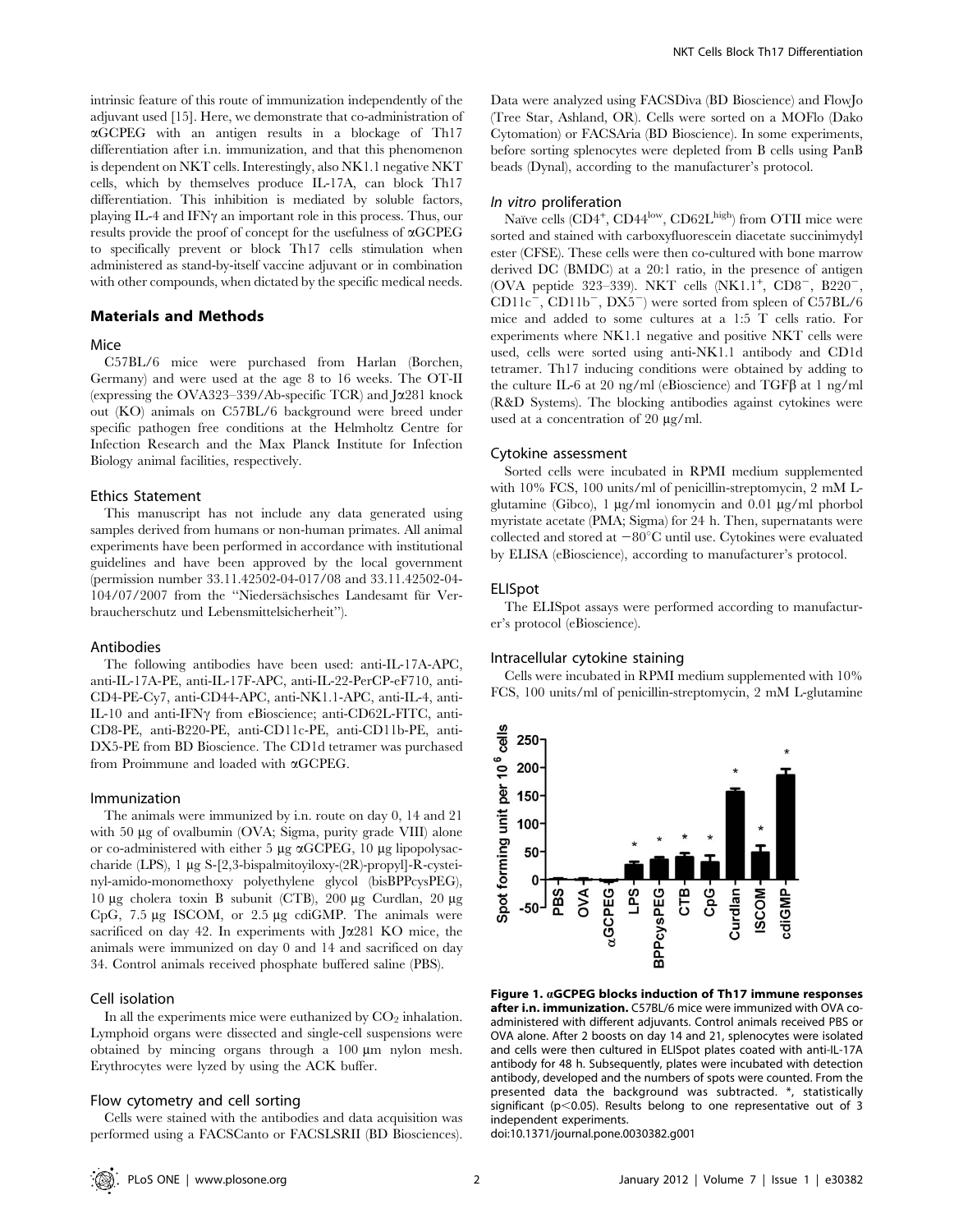(Gibco) in the presence of 1  $\mu$ g/ml ionomycin and 0.01  $\mu$ g/ml PMA for 4 h. For the last 2 h of culture Brefeldin A (Sigma) was added to the final concentration  $5 \mu g/ml$ . After washing, cells were stained with antibodies against surface markers and fixed for 20 min in 2% paraformaldehyde. For intracellular cytokine staining, cells were incubated on ice for 30 min in permeabilization buffer (0.5% saponin and 0.5% bovine serum albumin [BSA] in PBS). After washing, cells were stained with antibodies in permeabilization buffer for further 30 min. Following 2 additional washing steps in permeabilization buffer and one in PBS, cells were analyzed by flow cytometry.

# Real-time PCR

Cells obtained from the in vitro proliferation tests (see above) were used for RNA isolation which was performed with the RNeasy Kit from Qiagen, according to manufacturer's protocol.



Figure 2. NKT cells block Th17 differentiation in vitro by soluble factors. Naïve CD4<sup>+</sup> cells were sorted from spleen of OTII animals and stained with CFSE. Cells were then co-cultured with DC under Th17 inducing conditions together with a peptide encompassing the specifically recognized epitope (OVA323–339) in the presence of either aGCPEG or BPPcysPEG. After 4 days in culture the cells were stained for IL-17A production and analyzed by FACS. (A) To some cultures NKT cells were added (right panels). (B) To some cultures were added supernatants collected from 24 h cultures of DC in presence of aGCPEG (left panel) or co-cultures of DC and NKT cells in the presence of aGCPEG (right panel). Results belong to one representative out of at least 3 independent experiments. doi:10.1371/journal.pone.0030382.g002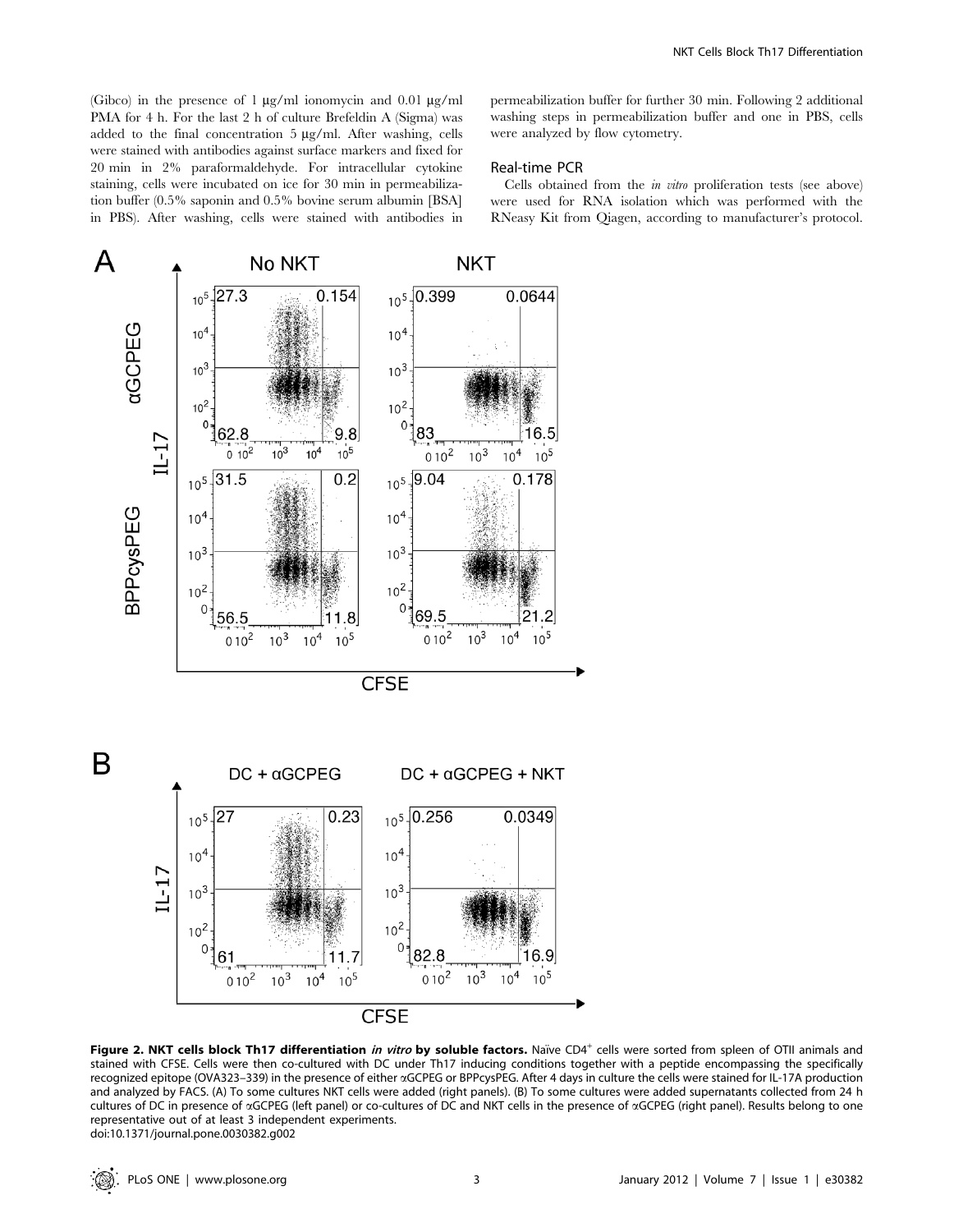

Figure 3. NKT cells block Th17 differentiation by secretion of IL-4 and IFN $\gamma$ . (A) Naïve CD4<sup>+</sup> cells were sorted from spleens of OTII animals. Cells were then co-cultured with DC under Th17 inducing conditions with the specific peptide (OVA323–339) under stimulation with either  $\alpha$ GCPEG or BPPcysPEG in the presence or absence of NKT cells. After 24 h culture supernatants were collected and the levels of IL-4, IFN $\gamma$  and IL-2 were measured by ELISA. (B) Naïve CD4<sup>+</sup> cells were sorted from spleen of OTII animals and stained with CFSE. Cells were then co-cultured with DC under Th17 inducing conditions with the specific peptide (OVA323–339) and aGCPEG, in the presence or absence of NKT cells. To some cultures neutralizing antibodies against IL-4 and/ or IFN<sub>Y</sub> were added. After 4 days of culture the cells were stained for IL-17A production and analyzed by FACS. Results belong to one representative out of at least 3 independent experiments. doi:10.1371/journal.pone.0030382.g003

Then, cDNA was generated from these samples using the RevertAid First Strand cDNA Synthesis Kit from Fermentas. For real-time PCR, the SYBR Green PCR Master Mix from Applied Biosystems was used, employing 500 ng of cDNA, and 6 pmol of forward and reverse primers for the genes encoding beta-actin and RORgt (ACTB forward 5'-CCACCGATCCA-CACAGAGTA-3 and reverse 5'-GGCTCCTAGCACCAT-GAAGA-3'; and RORC forward 5'-CACAAATTGAAGT-GATCCCT-3' and reverse '5-AACTTGACAGCATCTCGG-3', respectively). The samples were run using an Applied Biosystems 7500 Real-Time PCR system. The expression of bactin was exploited for the quantitation and normalization of the used cDNA. Results for RORC were normalized with respect to the ''aGCPEG without NKT cells'' condition, which was considered as 100%.

## Statistical analysis

The statistical analysis was performed using the unpaired Student's t test. Values of  $p<0.05$  were considered significant.

# Results

# aGCPEG blocks induction of Th17 immune responses after i.n. immunization

Our previous studies showed that i.n. immunization leads per se to the stimulation of a Th17 immune response [15]. In this work, we immunized animals with OVA co-administered with a broader spectrum of adjuvants to assess if this represents a universal property associated with i.n. immunization or may be affected according to the adjuvant used. The obtained results showed that despite the fact that the number of cells expressing this cytokine differs in absolute terms from case-to-case depending on the adjuvant tested ( $Figure 1$ ), i.n. administration always leads to the development of cells with a Th17 phenotype. The only exception from this rule was what observed in mice which received aGCPEG as adjuvant, since the amount of IL-17A producing cells was similar to those in non vaccinated control animals.

## NKT cells block Th17 differentiation

Considering the mechanisms of action of  $\alpha$ GCPEG, we first assessed if NKT cells can block Th17 differentiation. To this end, we stimulated in vitro cells from OTII animals with antigen-loaded DC under Th17 inducing conditions in the presence of either BPPcysPEG (a TLR2/6 agonist) or  $\alpha$ GCPEG (Figure 2A). Under these conditions, OTII cells differentiate in Th17 cells, independently of the stimulator used. Next, we assessed if this basic response pattern was modified in the presence of NKT cells. The obtained results demonstrated that co-incubation with NKT cells results in an almost absolute blockage of IL-17A production when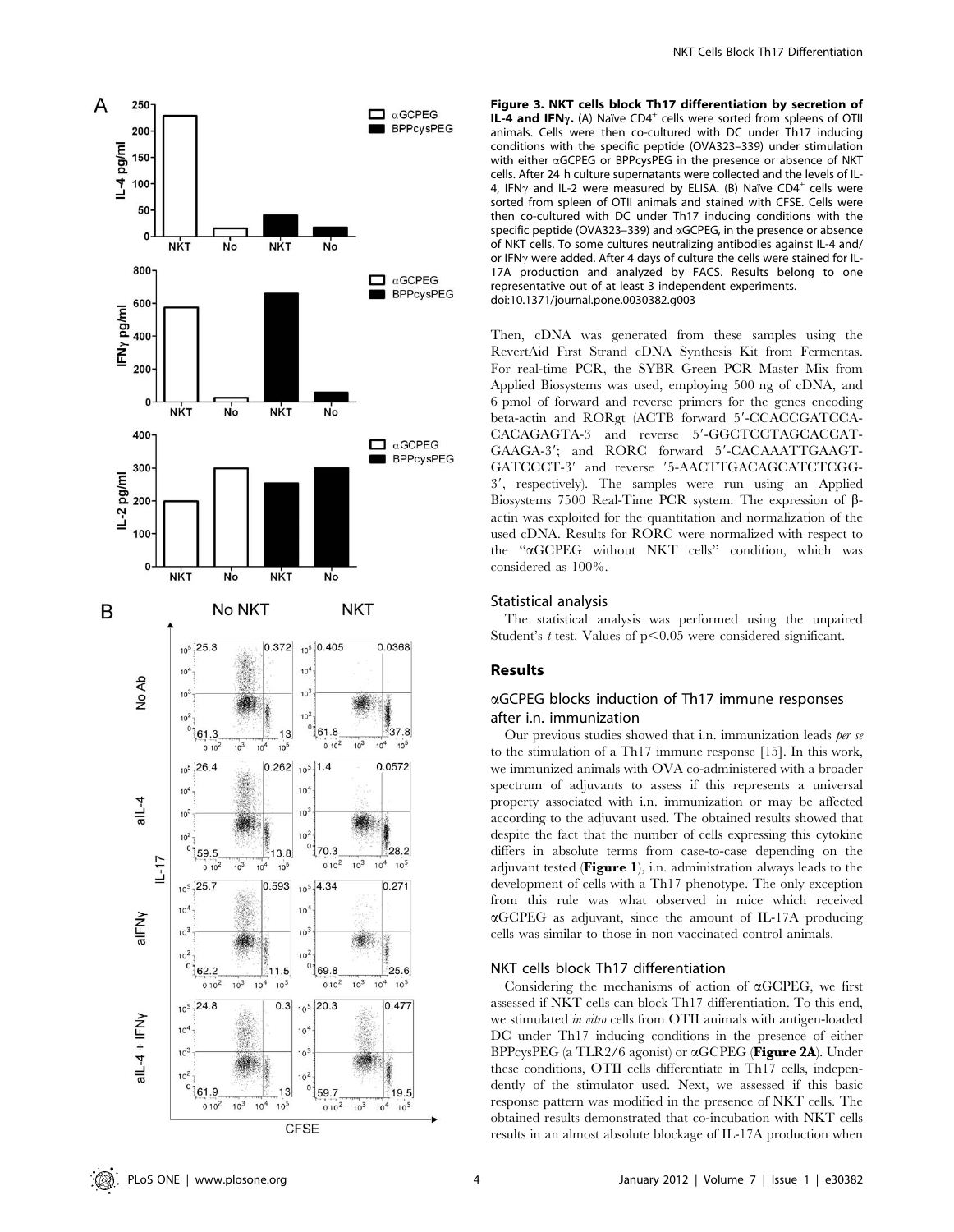aGCPEG was used as stimulus. We also observed an inhibition of IL-17F production by flow cytometry under these experimental conditions (8–20 fold reduction). In addition, transcriptional analysis by RT-PCR showed a down regulated expression of RORC (5–10 fold reduction) in the presence of NKT cells. The marginal decrease in the percentage of Th17 cells observed in the cultures with BPPcysPEG and NKT cells can be explained by the fact that NKT cells can be activated not only by its cognate ligand, but also by cytokines present in the medium [16].

During the interaction between DC and NKT cells, these cells influence each other by direct and indirect interactions [2]. It was also shown that this interplay results in changes in the global cytokine expression profiles of DC [17]. To evaluate if the observed blockage of Th17 differentiation is due to either a direct interaction between cells or soluble factors, we stimulated in vitro cells derived from OTII mice under the above-mentioned Th17 inducing conditions in presence or absence of pre-conditioned supernatants collected from either DC cultures or co-cultures of DC with NKT, which were stimulated with  $\alpha$ GCPEG or BPPcysPEG (Figure 2B). The results from this experiment showed that the observed blockage is mainly mediated by soluble factors. The presence of DC was necessary for proper activation of NKT cells and obtaining the pre-conditioned medium using  $\alpha$ GCPEG as stimulus, since NKT cells are only activated by  $\alpha$ GC when it is presented on CD1d molecules (i.e. using DC or tetramer loaded with  $\alpha$ GC).

NKT cells express different cytokines [2] from which at least IFN $\gamma$ , IL-4 and IL-2 are known to block Th17 differentiation [18,19]. To evaluate which of these cytokines might be responsible for the observed blockage of Th17 differentiation, we first assessed their levels in supernatants of co-cultures of OTII cells and DC stimulated with aGCPEG or BPPcysPEG in the presence or absence of NKT cells (Figure 3A). The obtained results showed that from the tested candidates IL-2 most probably does not play a role, since the levels of this cytokine were higher in the co-cultures where NKT cells were absent. In contrast, we observed increased levels of both IFN $\gamma$  and IL-4, most probably produced by NKT cells, as described in the literature [20,21]. Thus, we then tested if addition of blocking antibodies against these cytokines would result in a restored IL-17A production (Figure 3B). The obtained results demonstrated that the presence of blocking antibodies against IFN $\gamma$  and IL-4 resulted in increased levels of IL-17A production. This effect was even stronger when these two blocking antibodies were combined. Since a previous report indicated that IL-10 might be also involved in inhibition of Th17 development by NKT cells [7], we also evaluated the levels of this cytokine. However, we did not detect IL-10 in the supernatant fluids of cocultures with OTII cells. Furthermore, addition of blocking antibodies against IL-10 did not result in a reestablishment of IL-17A cell differentiation (data not shown).

To further confirm the role of NKT cells in the inhibition of Th17 differentiation after i.n. immunization with  $\alpha$ GCPEG, we performed immunization studies with wild type (WT) mice and  $J\alpha$ 281 KO animals, which are deficient for iNKT cells (**Figure 4**). While Th17 cell differentiation was blocked in WT animals receiving the antigen together with aGCPEG by i.n. route, antigen-specific IL-17A producing cells were detected in  $J\alpha$ 281 KO animals, which do not have iNKT cells. This confirmed that NKT cells are responsible for the observed  $\alpha$ GCPEG-mediated in vivo blockage in Th17 polarization.

Next, we assessed if aGCPEG can also modulate the effect of other adjuvants. To this end, mice were immunized using as adjuvant LPS or Curdlan alone or co-administrated with  $\alpha$ GCPEG (Figure 5). The number of cells producing IL-17A



Figure 4. NKT cells block Th17 differentiation after i.n. **immunization in vivo.** C57BL/6 and J $\alpha$ 281 KO mice were immunized with OVA co-administered with  $\alpha$ GCPEG. Control animals received PBS OVA or OVA with the TLR2/6 agonist BPPcysPEG. After 1 boost on day 14, splenocytes were isolated and cells ( $1\times10^6$ /well) were then cultured in ELISpot plates coated with anti-IL-17A antibodies for 48 h. Subsequently, plates were incubated with detection antibodies, developed and the numbers of spots were counted. From the presented data the background was subtracted. \*, statistically significant ( $p$ <0.05). Results belong to one representative out of 2 independent experiments.

doi:10.1371/journal.pone.0030382.g004

was significantly lower in the groups of animals which received aGCPEG than in those immunized with LPS or Curdlan alone. However, the induction of Th17 cells was not completely blocked, as we observed in case of animals immunized with  $\alpha$ GCPEG alone. This clearly demonstrates that  $\alpha$ GCPEG can be exploited to modulate the biological activities of other adjuvants.



Figure 5.  $\alpha$ GCPEG efficiently modulates the effect of other adjuvants. C57BL/6 mice were immunized with OVA co-administered with different combinations of LPS, Curdlan and **aGCPEG**. Control animals received PBS or OVA alone. After 2 boosts splenocytes were isolated from animals and cells  $(5 \times 10^5$ /well) were then cultured in ELISpot plates coated with anti-IL-17A antibody for 48 h. Subsequently, plates were incubated with detection antibody, developed and the numbers of spots were counted. From the presented data the background was subtracted.  $*$ , statistically significant (p $<$ 0.05). Results belong to one representative out of 3 independent experiments. doi:10.1371/journal.pone.0030382.g005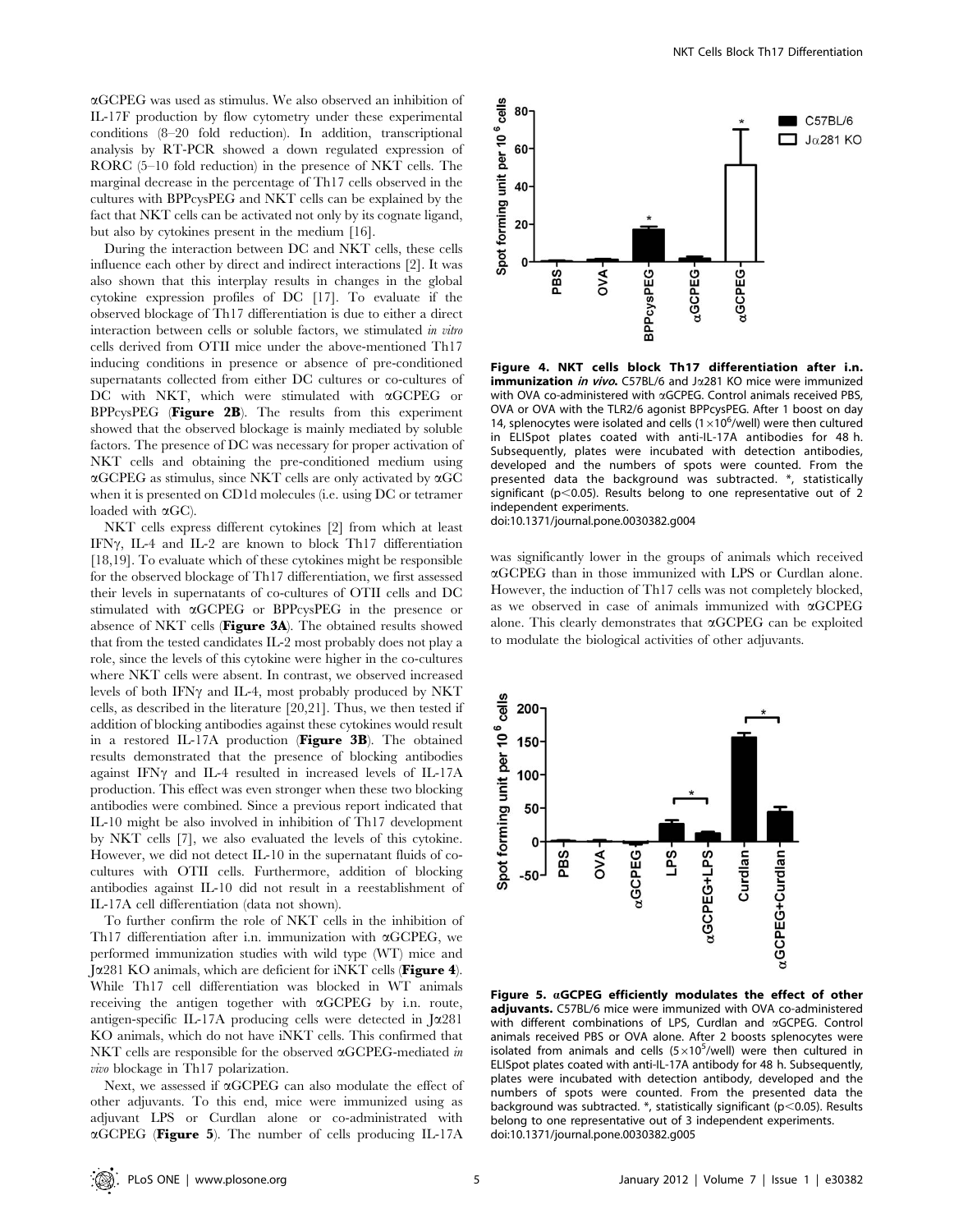## $NK1.1^-$  NKT cells block Th-17 differentiation

Several recent reports demonstrated the existence of a special iNKT cell subpopulation, which is characterized by the lack of the NK1.1 molecule and production of IL-17A [9,10,11]. This cell subpopulation is present in the respiratory tract of mice. Thus, we wanted to assess if despite their contribution to IL-17A production, these cells can also contribute to the blocking of Th17 cell differentiation. For this purpose we stimulated OTII cells in Th17 inducing conditions alone or in co-culture with NK1.1 positive and negative NKT cells (Figure 6). The results from this experiment showed that NK1.1 negative NKT cells also block Th17 differentiation. Since NK1.1 positive and negative NKT cells differ in the production of cytokines other that IL-17A (data not shown), we tested which cytokines are responsible for the blockage of Th17 differentiation in the case of  $NK11$ <sup>-</sup>  $NKT$  cells.

This was critical, due to the fact that this specific subpopulation was excluded from our previous *in vitro* experiments, since the sorting strategy used for isolation of NKT cells included NK1.1 as a positive marker for these cells. As expected from their cytokine production profile, NK1.1 negative cells mediate this blockage via IL-4, having IFN $\gamma$  a marginal contribution, if any at all.

## Discussion

The aim of vaccination is to induce adaptive immunity and generate memory cells able to combat a specific pathogen, which might be encountered in the future by the vaccinee. Since an optimal protective immune response against different pathogens requires different Th phenotypes, it follows that it could be beneficial to specifically stimulate appropriate Th cell subsets



Figure 6. NK1.1<sup>-</sup> NKT cells also block Th17 differentiation. Naïve CD4<sup>+</sup> cells were sorted from spleen of OTII animals and stained with CFSE. Cells were then co-cultured with DC under Th17 inducing conditions with the specific peptide (OVA323–339) and aGCPEG in the absence (left panels) or in the presence of either NK1.1<sup>+</sup> (central panels) or NK1.1<sup>-</sup> (right panels) NKT cells. Some cultures also received blocking antibodies against IL-4, IL-10 or IFN<sub>Y</sub>. After 4 days in culture, cells were stained for IL-17A production and analyzed by FACS. Results belong to one representative out of 3 independent experiments.

doi:10.1371/journal.pone.0030382.g006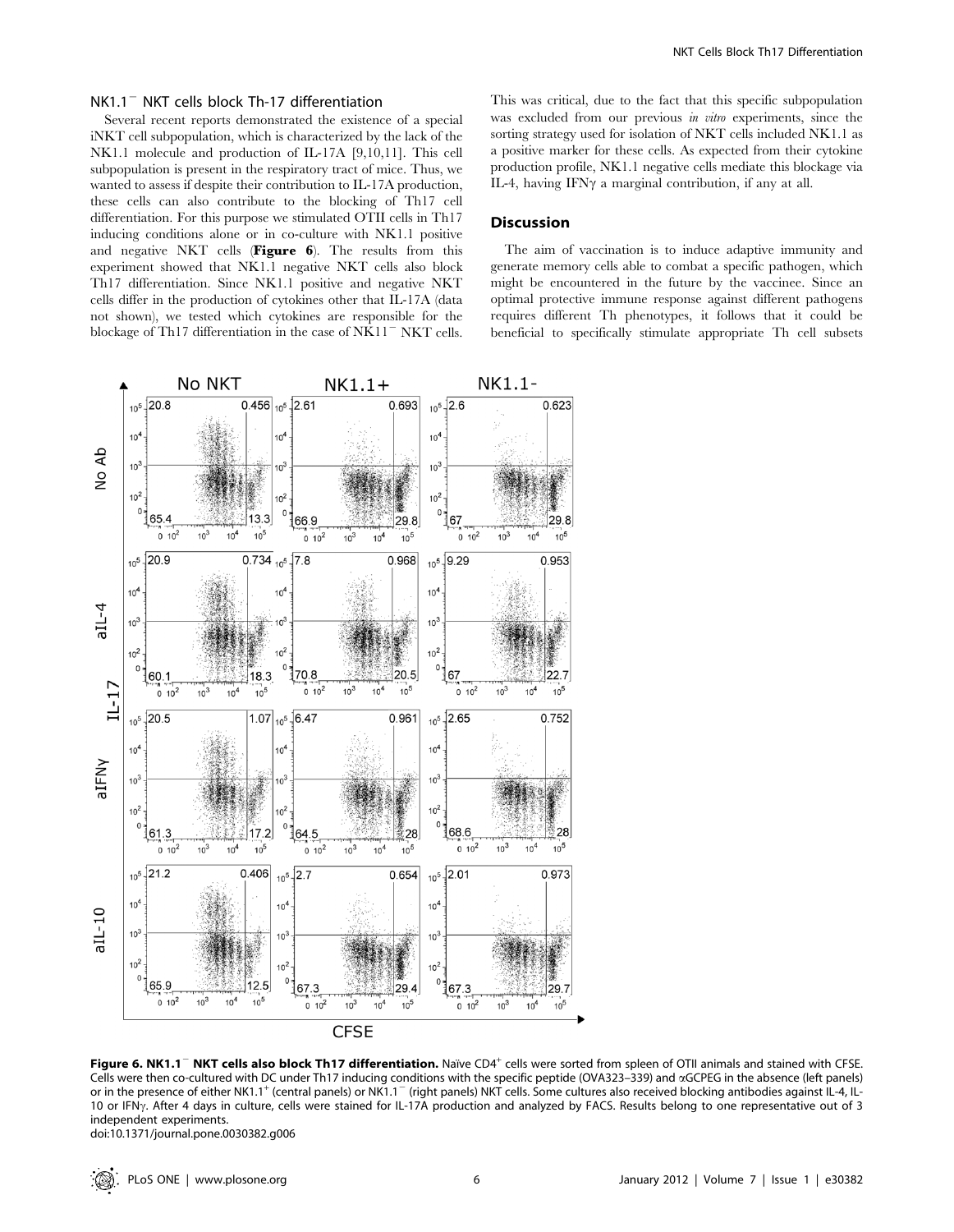following vaccination. In this particular context, the stimulation of Th17 cells might be beneficial for clearance of different infectious agents, but IL-17A was also reported to be involved in the pathogenesis of autoimmune diseases [22,23,24,25]. It follows, that it would be extremely helpful to have tools enabling to trigger or block at will the stimulation of antigen-specific Th17 cells.

In our previous studies we showed that i.n. immunization leads per se to the induction of a Th17 immune response, which can make in turn this administration route an attractive alternative for certain applications. In the present work we demonstrated that the Th17 phenotype generated by i.n. immunization can be easily manipulated. Our results showed that when an antigen is coadministrated by i.n. route using  $\alpha$ GCPEG as adjuvant, the development of Th17 cells is completely blocked. The aGCPEG can be also exploited to modulate the Th17 response pattern triggered by other adjuvants. The blockage of Th17 differentiation is mediated by iNKT cells. This is supported by the results of in vitro experiments showing that differentiation of IL-17A producing  $CD4^+$  cells under Th17 inducing conditions is blocked by NKT cells stimulated with  $\alpha$ GCPEG. This was further confirmed by the observed inhibition of IL-17F production and the down-regulated expression of RORC. Preliminary results also suggested that there is a reduction in the production of IL-22 (data not shown).

These results were corroborated by in vivo studies in which efficient differentiation of Th17 cells was observed after immunization using  $\alpha$ GCPEG as adjuvant in mice lacking iNKT cells (i.e. J $\alpha$ 281 KO animals). Additional in vitro studies suggested that this blockage is mediated by IL-4 and IFN $\gamma$ . Interestingly, despite their capacity to produce  $IL-17A$ ,  $NK1.1$ <sup>-</sup>  $NKT$  cells also block differentiation of Th17 cells. However, in the particular case of this NKT cell subpopulation IL-4 seems to play the major role for blocking Th17 responses.

By and large, our results and those from other groups [7] demonstrate the important role played by NKT cells in the

## References

- 1. Kronenberg M, Gapin L (2002) The unconventional lifestyle of NKT cells. Nat Rev Immunol 2: 557–568.
- 2. Cerundolo V, Silk JD, Masri SH, Salio M (2009) Harnessing invariant NKT cells in vaccination strategies. Nat Rev Immunol 9: 28–38.
- Yoshimoto T, Bendelac A, Watson C, Hu-Li J, Paul WE (1995) Role of NK1.1+ T cells in a TH2 response and in immunoglobulin E production. Science 270: 1845–1847.
- 4. Miyamoto K, Miyake S, Yamamura T (2001) A synthetic glycolipid prevents autoimmune encephalomyelitis by inducing TH2 bias of natural killer T cells. Nature 413: 531–534.
- 5. Singh AK, Wilson MT, Hong S, Olivares-Villagomez D, Du C, et al. (2001) Natural killer T cell activation protects mice against experimental autoimmune encephalomyelitis. J Exp Med 194: 1801–1811.
- 6. Steinman L (2007) A brief history of T(H)17, the first major revision in the T(H)1/T(H)2 hypothesis of T cell-mediated tissue damage. Nat Med 13: 139–145.
- 7. Mars LT, Araujo L, Kerschen P, Diem S, Bourgeois E, et al. (2009) Invariant NKT cells inhibit development of the Th17 lineage. Proc Natl Acad Sci U S A 106: 6238–6243.
- 8. Oh K, Byoun OJ, Ham DI, Kim YS, Lee DS Invariant NKT cells regulate experimental autoimmune uveitis through inhibition of Th17 differentiation. Eur J Immunol 41: 392–402.
- 9. Michel ML, Keller AC, Paget C, Fujio M, Trottein F, et al. (2007) Identification of an IL-17-producing NK1.1(neg) iNKT cell population involved in airway neutrophilia. J Exp Med 204: 995–1001.
- 10. Coquet JM, Chakravarti S, Kyparissoudis K, McNab FW, Pitt LA, et al. (2008) Diverse cytokine production by NKT cell subsets and identification of an IL-17 producing CD4-NK1.1- NKT cell population. Proc Natl Acad Sci U S A 105: 11287–11292.
- 11. Rachitskaya AV, Hansen AM, Horai R, Li Z, Villasmil R, et al. (2008) Cutting edge: NKT cells constitutively express IL-23 receptor and RORgammat and rapidly produce IL-17 upon receptor ligation in an IL-6-independent fashion. J Immunol 180: 5167–5171.
- 12. Fujii S, Shimizu K, Smith C, Bonifaz L, Steinman RM (2003) Activation of natural killer T cells by alpha-galactosylceramide rapidly induces the full maturation of dendritic cells in vivo and thereby acts as an adjuvant for

dynamic control of IL-17A expression, especially in those territories where NK1.1 negative NKT cells are present. It can be hypothesized that while significantly contributing to the early production of IL-17A during infection, later these cells can become instrumental for blocking differentiation of Th17 cells. This is especially interesting taking under consideration reports in which a time-dependent role was proposed for IL-17A, implicating early IL-17A production for subsequent Th1 immunity [26].

In conclusion, our results have demonstrated that  $\alpha$ GCPEG can be considered as the adjuvant of choice for clinical applications in which it is desired to combine the benefits of i.n. immunization with the stimulation of Th phenotypes other than Th17. In this context,  $\alpha$ GCPEG usually leads to Th<sub>2</sub> dominant immune response, as demonstrated by previous studies from us [14] and others [3]. This is independent of either the antigen evaluated or the haplotype of the tested mouse strain. However, there are other compounds recognized by TCR of iNKT cells, which due to differential affinity to invariant TCR lead to Th1 immune responses [2,27]. The use of these compounds might represent a valid strategy to modulate Th responses by using a single agonist of the TCR expressed by iNKT cells. On the other hand, we showed that co-administration of aGCPEG with other adjuvants also results in a significantly reduction in the number of IL-17A producing memory cells. This shows that  $\alpha$ GCPEG can be easily exploited to modulate responses stimulated by other adjuvants, thereby dramatically expanding its potential applications for finetuning immune responses to vaccines.

## Author Contributions

Conceived and designed the experiments: BMZ CAG. Performed the experiments: BMZ SFW. Analyzed the data: BMZ SFW CAG. Wrote the paper: BMZ CAG.

combined CD4 and CD8 T cell immunity to a coadministered protein. J Exp Med 198: 267–279.

- 13. Ko SY, Ko HJ, Chang WS, Park SH, Kweon MN, et al. (2005) alpha-Galactosylceramide can act as a nasal vaccine adjuvant inducing protective immune responses against viral infection and tumor. J Immunol 175: 3309–3317.
- 14. Ebensen T, Link C, Riese P, Schulze K, Morr M, et al. (2007) A pegylated derivative of alpha-galactosylceramide exhibits improved biological properties. J Immunol 179: 2065–2073.
- 15. Zygmunt BM, Rharbaoui F, Groebe L, Guzman CA (2009) Intranasal immunization promotes th17 immune responses. J Immunol 183: 6933–6938.
- 16. Brigl M, Bry L, Kent SC, Gumperz JE, Brenner MB (2003) Mechanism of CD1d-restricted natural killer T cell activation during microbial infection. Nat Immunol 4: 1230–1237.
- 17. Uemura Y, Liu TY, Narita Y, Suzuki M, Nakatsuka R, et al. (2009) Cytokine-dependent modification of IL-12p70 and IL-23 balance in dendritic cells by ligand activation of Valpha24 invariant NKT cells. J Immunol 183: 201–208.
- 18. Laurence A, Tato CM, Davidson TS, Kanno Y, Chen Z, et al. (2007) Interleukin-2 signaling via STAT5 constrains T helper 17 cell generation. Immunity 26: 371–381.
- 19. Park H, Li Z, Yang XO, Chang SH, Nurieva R, et al. (2005) A distinct lineage of CD4 T cells regulates tissue inflammation by producing interleukin 17. Nat Immunol 6: 1133–1141.
- 20. Chen H, Paul WE (1997) Cultured NK1.1+ CD4+ T cells produce large amounts of IL-4 and IFN-gamma upon activation by anti-CD3 or CD1. J Immunol 159: 2240–2249.
- 21. Stetson DB, Mohrs M, Reinhardt RL, Baron JL, Wang ZE, et al. (2003) Constitutive cytokine mRNAs mark natural killer (NK) and NK T cells poised for rapid effector function. J Exp Med 198: 1069–1076.
- 22. Sutton C, Brereton C, Keogh B, Mills KH, Lavelle EC (2006) A crucial role for interleukin (IL)-1 in the induction of IL-17-producing T cells that mediate autoimmune encephalomyelitis. J Exp Med 203: 1685–1691.
- 23. Komiyama Y, Nakae S, Matsuki T, Nambu A, Ishigame H, et al. (2006) IL-17 plays an important role in the development of experimental autoimmune encephalomyelitis. J Immunol 177: 566–573.